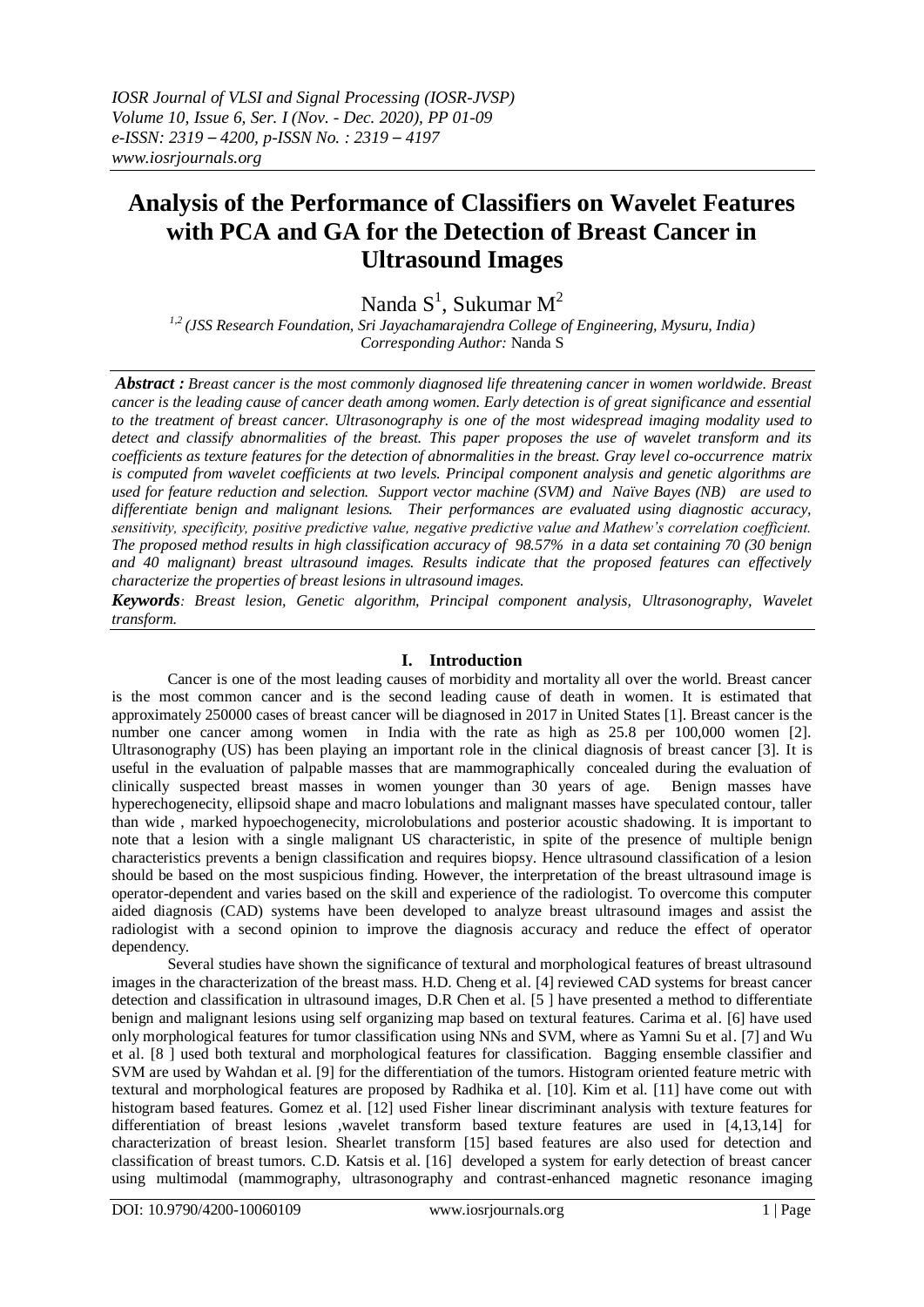tomography (CE-MRI) extracted features. From the literature review it is found that the performance of the classification algorithms highly depends on features extracted from breast lesion since they are used to train the classifier. Further large number of features present redundant information to the classifiers which in turn decreases the classification accuracy and increases the computational complexity. Hence in this study attempt has been made to characterize the breast lesion in ultrasound image with minimum number of features based on wavelet transform.

# **II. Image Databse**

Breast ultrasound images used in this study are obtained from the publicly available database of ultrasound images of breast cancer provided by the department of radiology of Thammasat University and Queen Sirikit Center of breast cancer of Thailand [17]. In this study 70 BUS images (30 images containing benign and 40 containing malignant) are used.

## **III. Proposed Method**

Steps involved in the detection of the breast cancer is as shown in Fig.1. Breast ultrasound images are preprocessed using anisotropic diffusion filtering and the region of interest is extracted from each image. Wavelet decomposition is done at two levels and co occurrence matrix of all the sub bands are calculated. Using these matrices the features are extracted. These features are used for classification of breast lesions using support vector machine and Naïve bayes.



**Fig. 1 :** Block Diagram of the Proposed Method

# *3.1 Preprocessing*

Speckle is an intrinsic artifact in breast ultrasound images mainly responsible for their poor resolution and degraded borders. In this work anisotropic diffusion filter is used to reduce the speckle in breast ultrasound image. Region of interest (ROI) is selected to reduce the computational complexity. The extracted ROI consists of a rectangular region which includes the tumor area.

# *1.2 Discrete Wavelet Transform*

Discrete wavelet transform (DWT) is a most frequently used technique in image processing because of its time-frequency resolution properties. DWT uses filter banks to decompose signals into low and high pass components. The low pass component carries the information about the slow varying characteristics of the signal and high pass components carries information about sudden changes in the signal.

The multiresolution analysis of an image using DWT is carried out by applying low pass and high filter to both rows and columns of the image iteratively. The following filter functions through the multiplication of separable scaling and wavelet functions in horizontal and vertical directions are used.

| $\varphi(m,n) = \varphi(m) \varphi(n)$   |  |
|------------------------------------------|--|
| $\psi^H(m,n) = \psi(m) \varphi(n)$       |  |
| $\psi^V(m,n) = \varphi(m) \psi(n)$       |  |
| $\psi^{\text{D}}(m,n) = \psi(m) \psi(n)$ |  |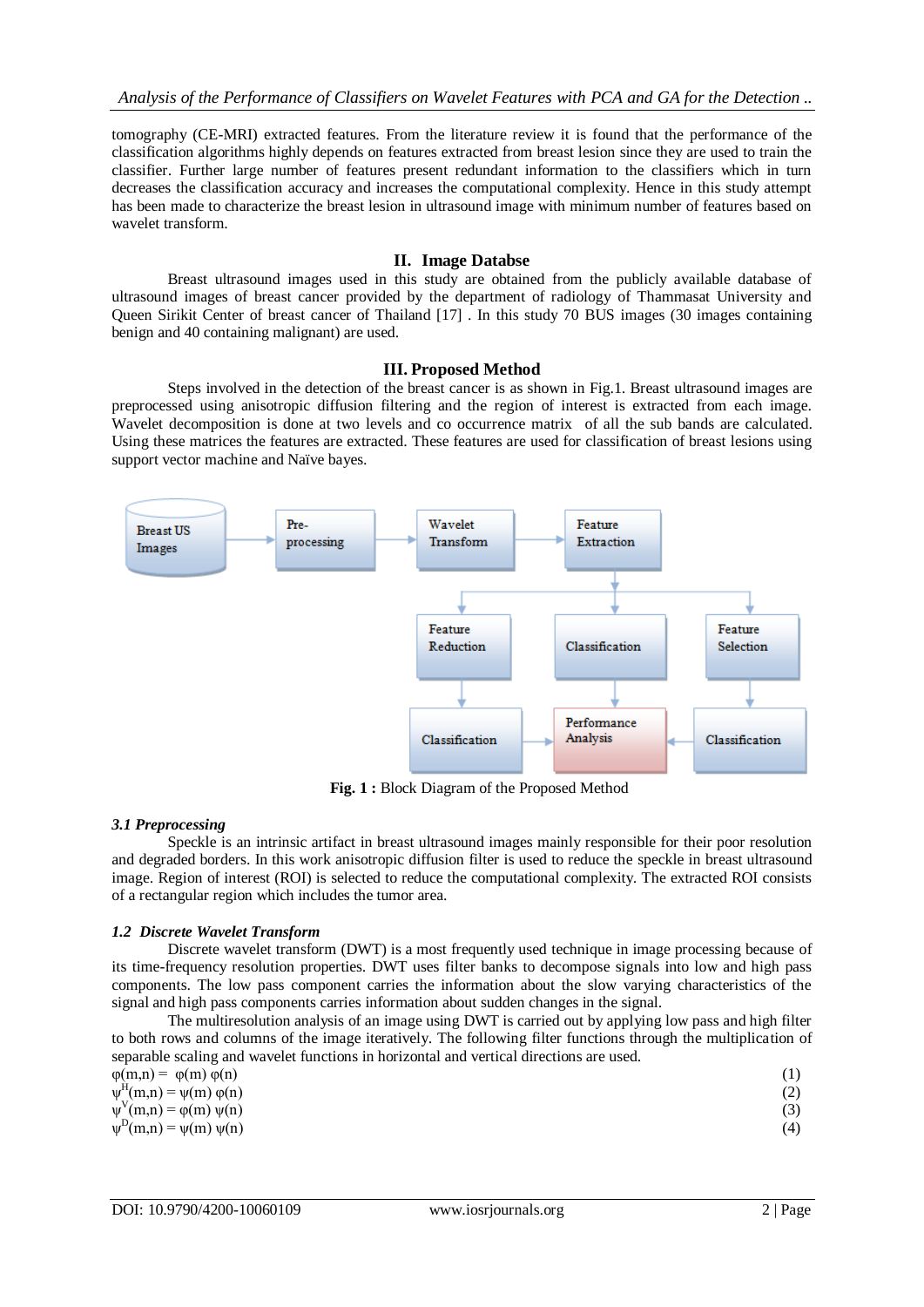where  $\varphi(m,n)$ ,  $\psi^H(m,n)$ ,  $\psi^V(m,n)$  and  $\psi^D(m,n)$  represents the approximated image, image with horizontal details, image with vertical details and image with diagonal details respectively. Decomposition stages are shown in Fig.2.

Filtering in each direction follows down sampling by a factor of 2, so that each of the four subbands corresponding to filter outputs contain one-fourth of the number of samples, compared to the original image.

The output of filter banks are discrete wavelet transformed (DWT) coefficients. The bands  $\varphi(m,n)$ ,  $\psi^H(m,n)$ ,  $\psi^V(m,n)$  and  $\psi^D(m,n)$  are also referred to as LL, LH,,HL and HH respectively where the first letter indicates the type of the filter used along the columns (vertical direction) and the second letter indicates the type of the filter used along the rows (horizontal direction). The LL subband at each level can be used for next level decomposition and this can be extended to multiple levels to get more frequency resolution. Fig.3 shows two level decomposition of an image.



**Fig. 2** Decomposition of an Image through Scaling and Wavelet functions



**Fig. 3** Two level wavelet decomposition of an image

In this work four wavelet families, Daubechies 4 (db4), Biorthogonal 3.7 (bior3.7), symlet 5 and coiflet 2 are used to obtain wavelet coefficients. Daubechies wavelets are compactly supported orthogonal wavelets which preserves energy. Symlets are the symmetrical wavelets having least symmetry and maximum number of vanishing moments for a given compact support. Coiflet is near symmetric and biorthogonal wavelets have the property of linear phase.

# *3.3 Feature Extraction*

Gray level co occurrence matrix (GLCM) is most widely used for texture analysis, due to its ability to capture the spatial dependence of gray level values within an image. Multiresolution analysis helps to obtain information about the lesion at different scales. The lesion can then be characterized by the statistical textural properties of the multiscale representation. In this work DWT is applied to extracted ROI using db4, bior3.7, symlet and coiflet as the mother wavelets with two levels. Co occurrence matrix of each sub band is computed. Second order statistical textural features are extracted from the co occurrence matrix of all the sub bands at each level in order to characterize the nodule. Five features that are extracted from each subband are energy, contrast, cluster prominence, cluster shade and dissimilarity and their implementation details are as follows.

Energy : Is a measure of uniformity of gray levels in an image.

Energy = 
$$
\sum_{i=0}^{M-1} \sum_{j=0}^{N-1} p(i,j)^2
$$

Contrast : Is a measure of local variations in an image.

(5)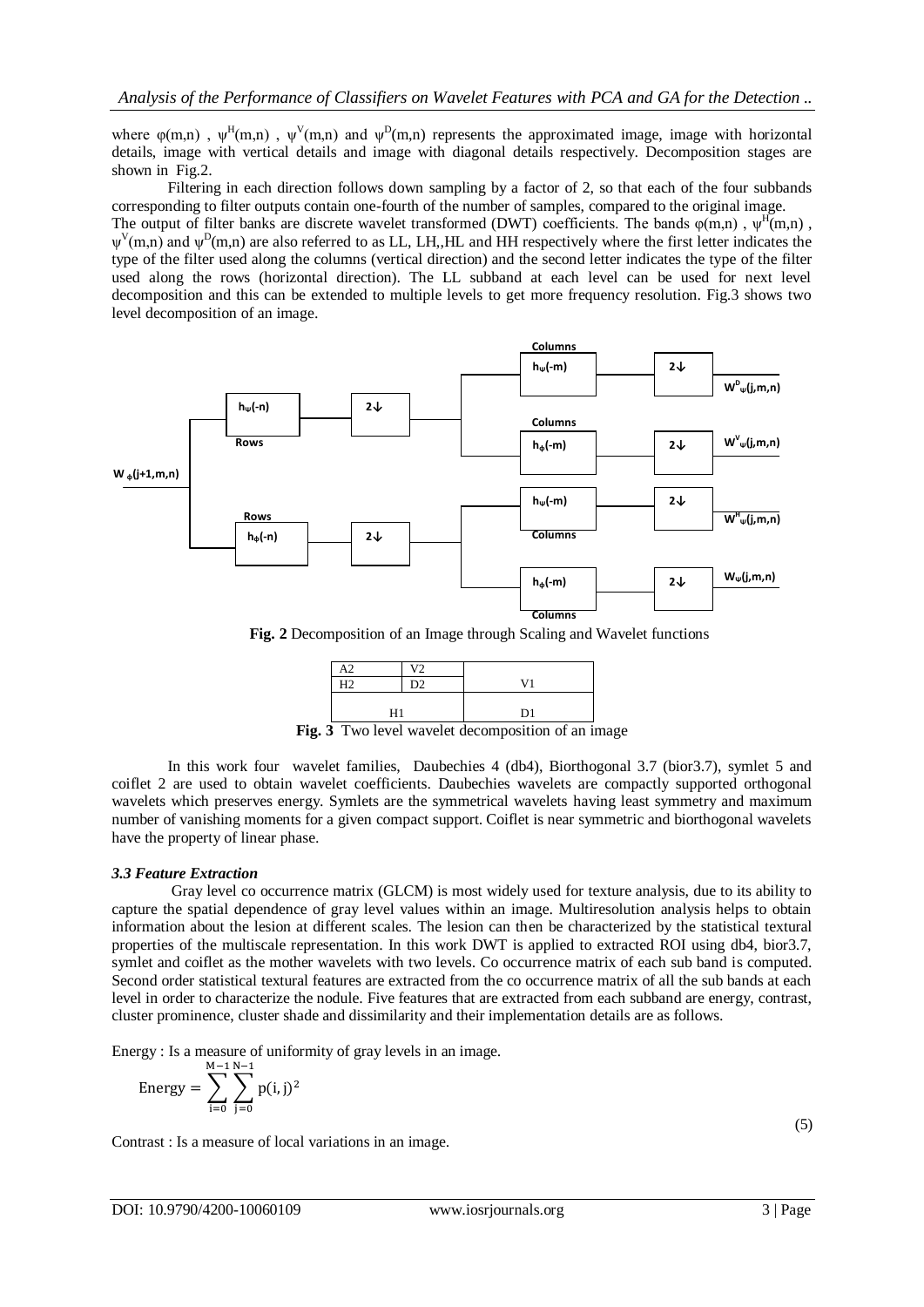Contrast = 
$$
\sum_{i=0}^{M-1} \sum_{j=0}^{N-1} |i-j|^2 p(i,j)
$$
 (6)

Cluster prominence (CP) : Is a measure of asymmetry in an image.

Cluster Prominance = 
$$
\sum_{i=0}^{M-1} \sum_{j=0}^{N-1} (i + j - \mu_x - \mu_y)^4 p(i, j)
$$

Cluster shade (CS) : Is a measure of skewness in an image.

Cluster Shade = 
$$
\sum_{i=0}^{M-1} \sum_{j=0}^{N-1} (i + j - \mu_x - \mu_y)^3 p(i, j)
$$
 (8)

Dissimilarity : Is a measure of variations of gray level pairs in an image.

Dissimilarity = 
$$
\sum_{i=0}^{M-1} \sum_{j=0}^{N-1} |i - j| p(i, j)
$$
 (9)

where  $p(i,j)$  is the normalized co occurrence matrix obtained from the wavelet coefficients,  $\mu_x$  and  $\mu_y$  are the means of  $p_x$  and  $p_y$  respectively.

## *3.4 Classification*

In this work classification of breast lesions as benign or malignant is carried out using SVM and Naïve Bayes classifier.

#### *3.4.1 Support Vector Machine*

SVM is the supervised learning technique which produces a model to predict the target values of the test data given only the test data attributes. Given a training set of instance-label pairs  $(x_i, y_i)$ ,  $I = 1, \ldots, N$ , where  $x_i \in R^n$  and  $y \in (1, -1)^N$ , the SVM [18] requires the solution of the following optimization problem,

$$
\min_{W, b, \zeta} \frac{1}{2} w^T w + C \sum_{i=1}^N \zeta_i
$$
\n(10)

subject to

 $y_i(w^T \emptyset(x_i) + b) \ge 1 - \zeta_i \quad \zeta_i$  $\geq 0$  (11) where  $\zeta_i$ 's are slack variables which allow misclassification in the set of inequalities and C is a tuning parameter. Training vectors  $x_i$  are mapped into a higher dimensional space by the function  $\emptyset$ . SVM finds a linear

## *3.4.2 Naïve Bayes*

 Naïve Bayes (NB) classifier is a probabilistic classifier based on the Bayes theorem with the consideration that all features independently contribute to the probability of certain decision [19]. It learns the conditional probability of each variable  $X_k$  given the class label C from the training data. Consider a simple classification learning in which the goal is to predict the class  $c \in C = \{c_1, c_2, \ldots, c_m\}$  of a query input  $x = \{a_1, a_2, \ldots, a_m\}$ …. an} given a training data of pre classified examples. Instances are characterized in terms of an attribute value representation and  $a_i$  is the value of the i<sup>th</sup> attribute. Classification procedure consists of the following steps.

- 1. The class c will be the class with maximum posterior probability max  $_{ci\in C}P(c_i|x)$ .
- 2. To identify this class, the posterior probabilities  $P(c_i|x)$  must be estimated using  $P(c_i|x) = \frac{P(x|c_i)P(c_i)}{P(x)}$  $\overline{P(x)}$
- 3. The probability  $P(x|ci)$  can be estimated as,  $P(x|ci) = \prod_{j=1}^{n} P(a_j|c_i)$

separating hyperplane with maximal margin in this higher dimensional space.

4. Estimate the probabilities for  $P(c_i)$  and  $P(a_i|c_i)$  using the training data set.

To quantitatively evaluate the performance of classification results with various features and classifiers, six common performance measures are used namely accuracy sensitivity, specificity, positive predictive value (PPV), negative predictive value (NPV) and Mathew's correlation coefficient (MCC). Their definitions are,

$$
Accuracy = \frac{TN + TP}{TN + FP + FP + FP} \times 100 \tag{12}
$$

(7)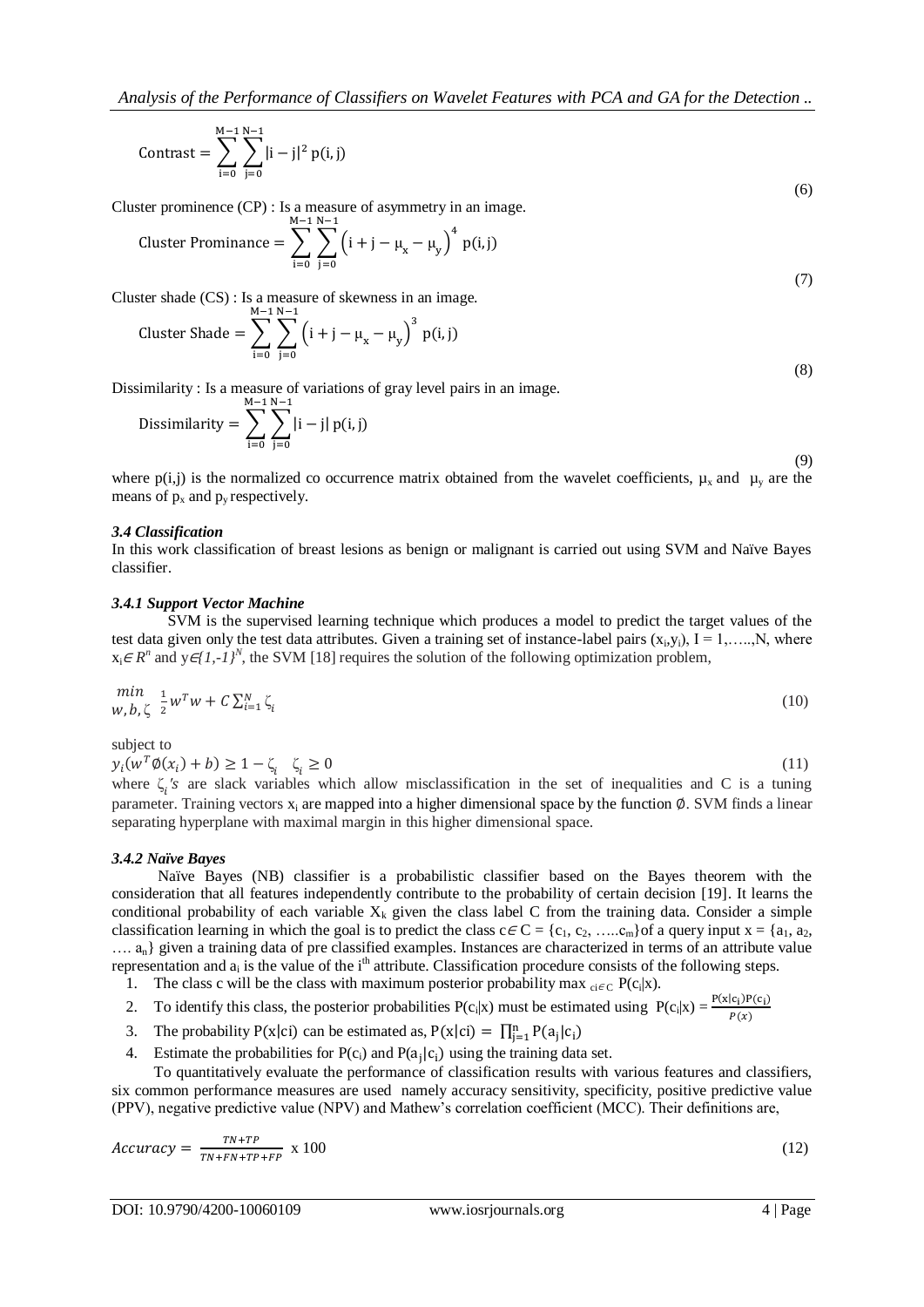$$
Sensitivity = \frac{TP}{TP+FN} \times 100 \tag{13}
$$

$$
Specificity = \frac{TN}{TN + FP} \times 100 \tag{14}
$$

$$
PPV = \frac{TP}{TP + FP} \times 100\tag{15}
$$

$$
NPV = \frac{TN}{TN + FN} \times 100\tag{16}
$$

$$
MCC = \frac{(TP \times TN - FP \times FN)}{\sqrt{(TP + FP)(TP + FN)(TN + FP)(TN + FN)}}
$$
\n(17)

TP : Correct classification rate of malignant nodules FN : Misclassification rate of malignant nodules TN : Correct classification of benign nodules FP : Misclassification rate of benign nodules

Sensitivity refers to the proportion of cases with disease with a positive result, while the specificity is the proportion of cases without disease with a negative result. PPV is defined as the percentage of cases with a positive result with disease and NPV indicates the percentage of cases with a negative result without disease. MCC is the correlation coefficient between observed and predicted classifications, which takes the value between -1 and +1. MCC of +1 represents a exact prediction, 0 denotes a uniform random prediction and -1 indicates a inverse prediction. Here it is represented in terms of percentage.

## *3.5 Feature Reduction*

With many features extracted, the critical task is to find an optimum set of features. Appropriate selection of optimum features is an important task since their dimension directly affects the performance of the classifier and computation time. In this work two methods, principal component analysis (PCA) and genetic algorithm (GA) are used to find the optimum set of features.

# *3.5.1. Principal component analysis*

The most popular method for feature reduction is principal component analysis. It combines correlated features and creates new features ie., principal components, superior to original features [20]. Hence it reduces high dimensional feature space to low dimensional feature space. The first principal component accounts for as much of the variability in the feature set as possible and each succeeding principal component accounts for as much of the remaining variability as possible. PCA involves the calculation of eigen values of the data covariance matrix, usually after mean centering the data for each feature.

## *3.5.2 Genetic algorithm*

Genetic algorithm is a heuristic search algorithm based on the evolutionary ideas of natural selection and natural genetics [21]. Initially GA randomly create individuals (initial population) and the fitness of every individual in the population is evaluated. Based on their fitness, multiple individuals are randomly selected from the current population and modified (crossover and mutation) to form a new population. The algorithm stops, when either the satisfactory fitness level for the population has been reached or a maximum number of generations has been produced.

# **IV. Results And Discussion**

In this study a total of 70 breast ultrasound images (including 30 benign lesions and 40 malignant lesions) are used. Since local texture characteristics are well reinforced by wavelet transform the distribution of wavelet coefficients can be utilized for differentiating malignant lesions from benign lesions. The selection of wavelets plays a major role and it depends on the characteristics of ultrasound image. In this study experimentation has been carried out with different wavelet families. The better features are obtained with db4, bior3.7, symlet5 and coiflet2. Hence two level decomposition of enhanced ROI sub images using db4, bior3.7,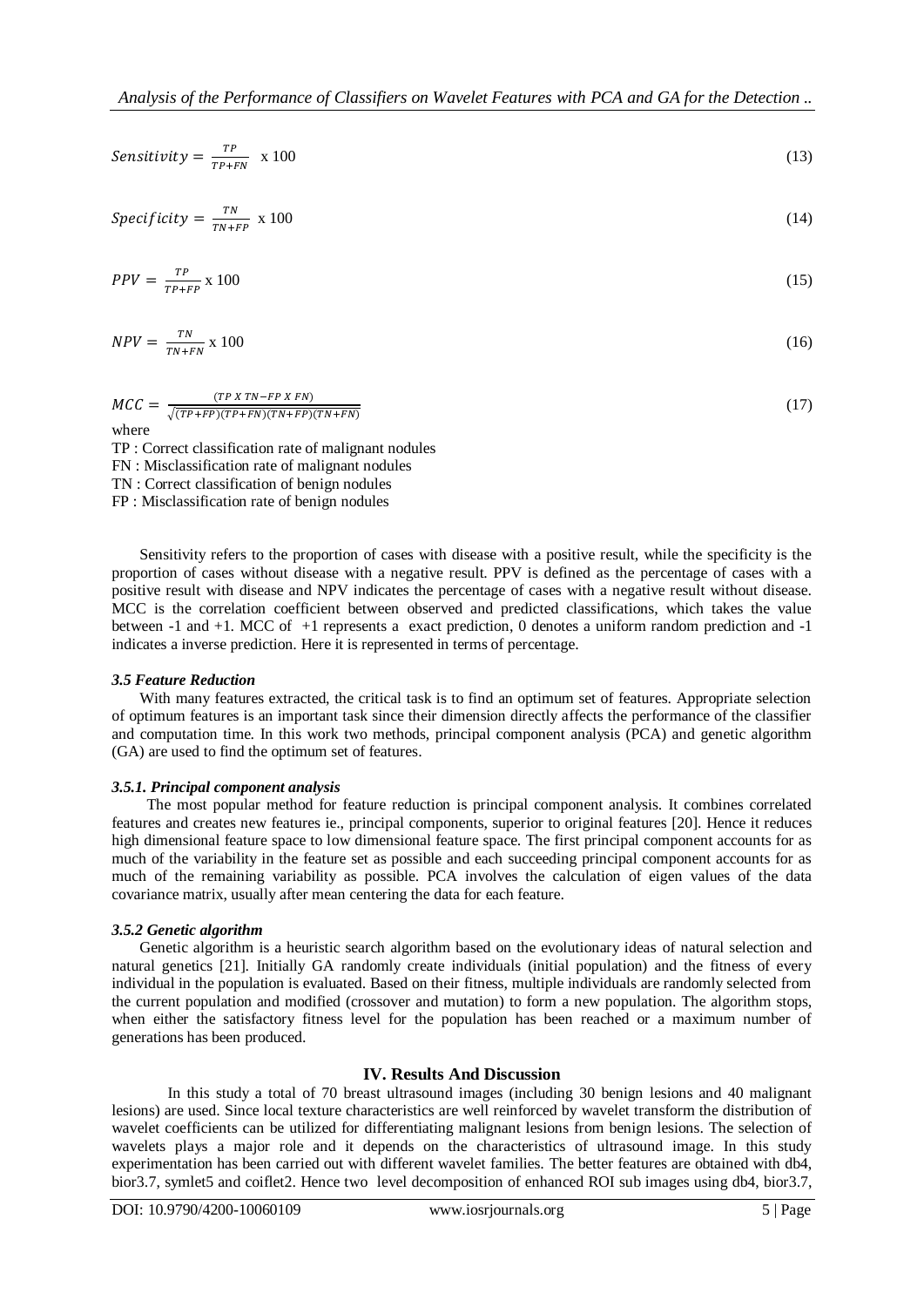symlet 5 and coiflet 2 is done. Five features energy, contrast, cluster prominence, cluster shade and dissimilarity are computed from all the subbands at each level. Hence a total of 40 features are obtained. Then the optimum set of features are obtained using both PCA and GA. These optimum features are further given as the inputs to both SVM and Naïve Bayes classifiers and their performances are compared.

During classification, 10-fold cross validation scheme is employed. 70 images are equally divided into 10 segments. 63 images are used in the training phase while remaining 7 images are used for testing. This approach is iterated 10 times by shifting the test data. The performance metrics accuracy, sensitivity, specificity, PPV, NPV and MCC are evaluated in each iteration. Finally the performances recorded in all the 10 iterations are averaged and considered as the overall performance of the classifier.

Table 1 lists the performances of SVM and NB with db4 (a) approach with all wavelet features. (b) approach with GA feature selection. (c) approach with PCA feature reduction. The classification accuracies of approaches (a) – (c) with SVM are 94.28%, 95.71% and 98.57% respectively and 87.14%, 88.57% and 98.57% respectively with NB. It is clear that the highest classification accuracy of 98.57% is obtained with PCA feature reduction approach with both the classifiers. It is also observed that this approach results in 100% sensitivity with NB and 100% specificity with SVM. It also results in 100% positive predictive value and 96.67% negative predictive value. High PPV and NPV imply that the number of biopsies for benign lesions can be reduced. This approach further results in a very good MCC of 0.97 or in terms of percentage it is 97.5%.

Performances of SVM and NB with bior3.7 are tabulated in Table 2. Bio3.7 wavelet is also resulting in the same highest accuracy of 98.57% with PCA feature reduction approach. Table 3 shows the performances of classifiers with symlet5. The accuracies of SVM with three approaches are 91.42%, 92.86% and 97.14% respectively and that of NB are 85.71%, 87.14% and 97.14% respectively. Both the classifiers are performing with higher accuracy of 97.14% with PCA feature reduction. Similarly Table 4 reports the performances of the classifiers using coiflet2.

| db4                | <b>SVM</b>          |         |          | ັ<br><b>Naïve Bayes</b> |         |          |
|--------------------|---------------------|---------|----------|-------------------------|---------|----------|
|                    | <b>All features</b> | With GA | With PCA | <b>All features</b>     | With GA | With PCA |
| Accuracy           | 94.28               | 95.71   | 98.57    | 87.14                   | 88.57   | 98.57    |
| <b>Sensitivity</b> | 96.00               | 96.00   | 98.00    | 92.50                   | 89.33   | 100.00   |
| <b>Specificity</b> | 95.00               | 97.50   | 100.00   | 80.00                   | 96.00   | 96.67    |
| <b>PPV</b>         | 95.00               | 97.50   | 100      | 92.5                    | 95.00   | 100      |
| <b>NPV</b>         | 93.33               | 93.33   | 96.67    | 80.00                   | 80.00   | 96.67    |
| <b>MCC</b>         | 89.60               | 92.10   | 97.30    | 76.90                   | 79.51   | 97.30    |

**Table 1.** Performance of SVM and Naïve Bayes using db4.

**Table 2.** Performance of SVM and Naïve Bayes using bior3.7

| bior <sub>3.7</sub> | <b>SVM</b>          |         |                 | <b>Naïve Bayes</b>  |         |          |
|---------------------|---------------------|---------|-----------------|---------------------|---------|----------|
|                     | <b>All features</b> | With GA | <b>With PCA</b> | <b>All features</b> | With GA | With PCA |
| Accuracy            | 88.57               | 90.00   | 98.57           | 87.14               | 88.57   | 98.57    |
| <b>Sensitivity</b>  | 94.00               | 93.00   | 100.00          | 87.50               | 94.00   | 97.50    |
| <b>Specificity</b>  | 88.50               | 88.33   | 96.67           | 86.67               | 88.50   | 100.00   |
| <b>PPV</b>          | 87.50               | 90.00   | 100             | 87.50               | 87.50   | 97.50    |
| <b>NPV</b>          | 90.00               | 90.00   | 96.67           | 86.67               | 90.00   | 100.00   |
| <b>MCC</b>          | 79.89               | 80.64   | 97.30           | 77.19               | 79.89   | 97.50    |

**Table 3.** Performance of SVM and Naïve Bayes using symlet5.

| symlet5            | <b>SVM</b>          |         |          | <b>Naïve Baves</b>  |         |          |
|--------------------|---------------------|---------|----------|---------------------|---------|----------|
|                    | <b>All features</b> | With GA | With PCA | <b>All features</b> | With GA | With PCA |
| Accuracy           | 91.42               | 92.86   | 97.14    | 85.71               | 87.14   | 97.14    |
| <b>Sensitivity</b> | 96.00               | 97.50   | 100.00   | 85.00               | 94.00   | 97.5     |
| <b>Specificity</b> | 91.00               | 89.17   | 95.00    | 86.67               | 85.00   | 96.67    |
| <b>PPV</b>         | 90.00               | 90.00   | 95.00    | 85.00               | 85.00   | 97.5     |
| <b>NPV</b>         | 93.33               | 96.67   | 100.00   | 86.67               | 90.00   | 96.67    |
| <b>MCC</b>         | 85.08               | 86.67   | 95.00    | 74.79               | 76.91   | 94.80    |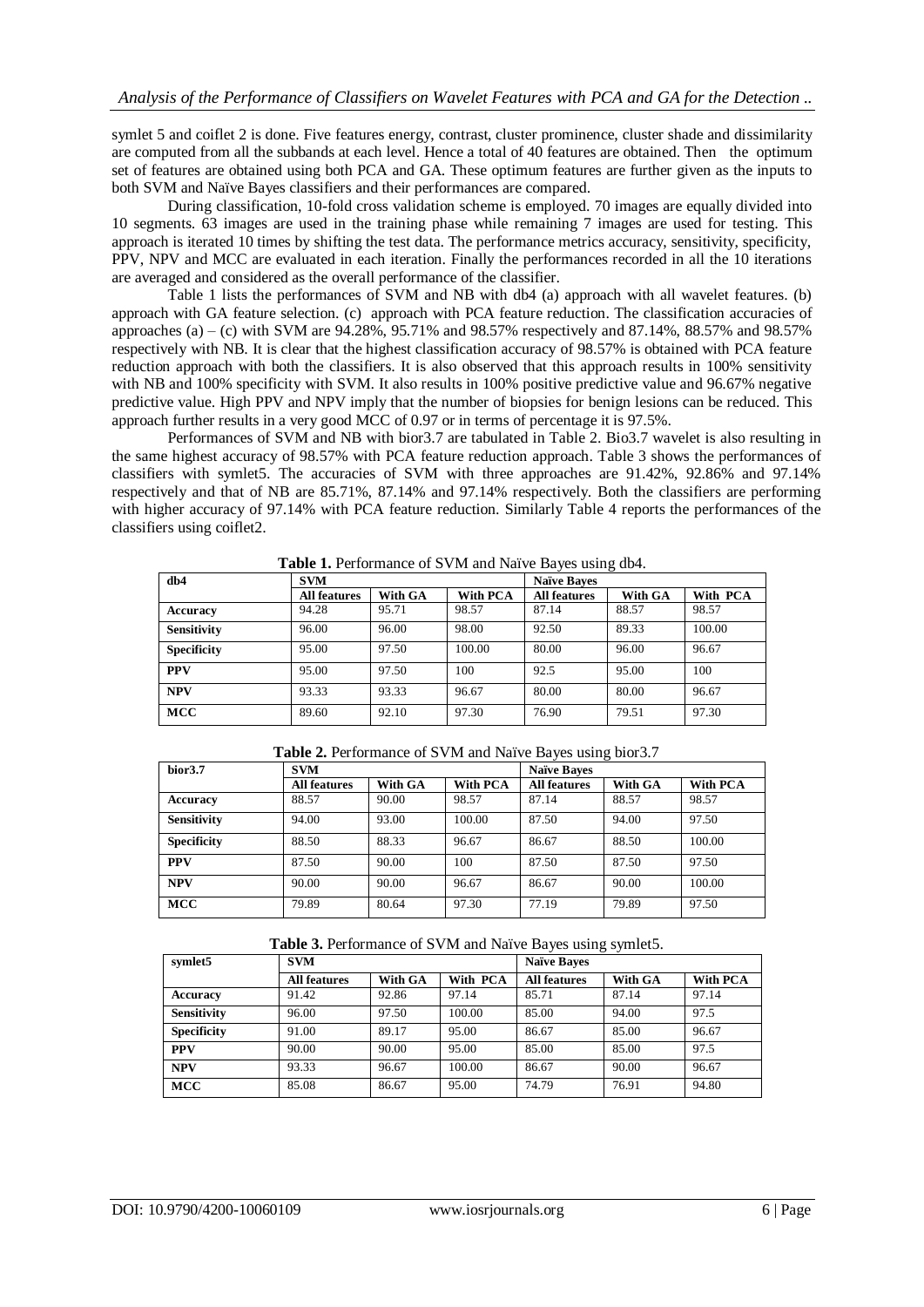| Coiflet2           | <b>SVM</b>          |         |          | <b>Naïve Baves</b>  |         |          |
|--------------------|---------------------|---------|----------|---------------------|---------|----------|
|                    | <b>All features</b> | With GA | With PCA | <b>All features</b> | With GA | With PCA |
| Accuracv           | 90.00               | 91.42   | 97.14    | 82.85               | 88.57   | 97.14    |
| <b>Sensitivity</b> | 94.00               | 93.50   | 97.50    | 80.00               | 93.00   | 97.50    |
| <b>Specificity</b> | 90.00               | 91.67   | 96.67    | 86.67               | 85.83   | 96.67    |
| <b>PPV</b>         | 90.00               | 92.50   | 97.50    | 80.00               | 87.50   | 97.50    |
| <b>NPV</b>         | 90.00               | 90.00   | 96.67    | 86.67               | 90.00   | 96.67    |
| <b>MCC</b>         | 81.91               | 83.77   | 94.80    | 68.97               | 78.13   | 94.80    |

**Table 4 .** Performance of SVM and Naïve Bayes using coiflet2

The graphical representation of classification accuracies of SVM and NB for the wavelet db4, bior3.7, symlet5 and coiflet2 with all the three approaches are shown in Fig. 4 and Fig. 5 respectively.



**Fig. 4** Comparison of accuracies of SVM **Fig. 5** Comparison of accuracies of NB

**SVM Performance Naive Bayes Performance** Mathew's Correlation Coefficient **Mathew's Correlation Coefficient Mathew's Correlation**  Mathew's Correlation 1.2 1 1.2 t<u>e</u>o.8<br>∉0.6<br>පි<sup>0.4</sup> Wavelet 1 **Wavelet** 0.6 0.8 With GA 0.4 0.6 With GA  $0.2$ With PCA 0.4 0 0.2 With PCACoineil **viola**? Symbols  $80^{6}$  $\Omega$ **Wavelets bio** 22.7 80A **Wavelets**

Mathew's correlation coefficients obtained from SVM and NB with wavelet families db4, bior3.7, symlet5 and coiflet2 for the three approaches are plotted in Fig. 6 and Fig. 7 respectively.

**Fig. 6** MCC's obtained from SVM for various wavelets **Fig. 7** MCC's obtained from NB for various wavelets

Reduction in the accuracy of the classifier when the features were selected using GA may indicate that there are less redundancy in the number of features extracted. Further, it can be seen that creating new features by combining all the extracted features using PCA leads to higher accuracy.

Table 5 lists the performance of the approaches reported in the literature and also the performance of the proposed method. Direct comparison of the performances is not possible as the image databases used in these studies are obtained from different population with different image quality.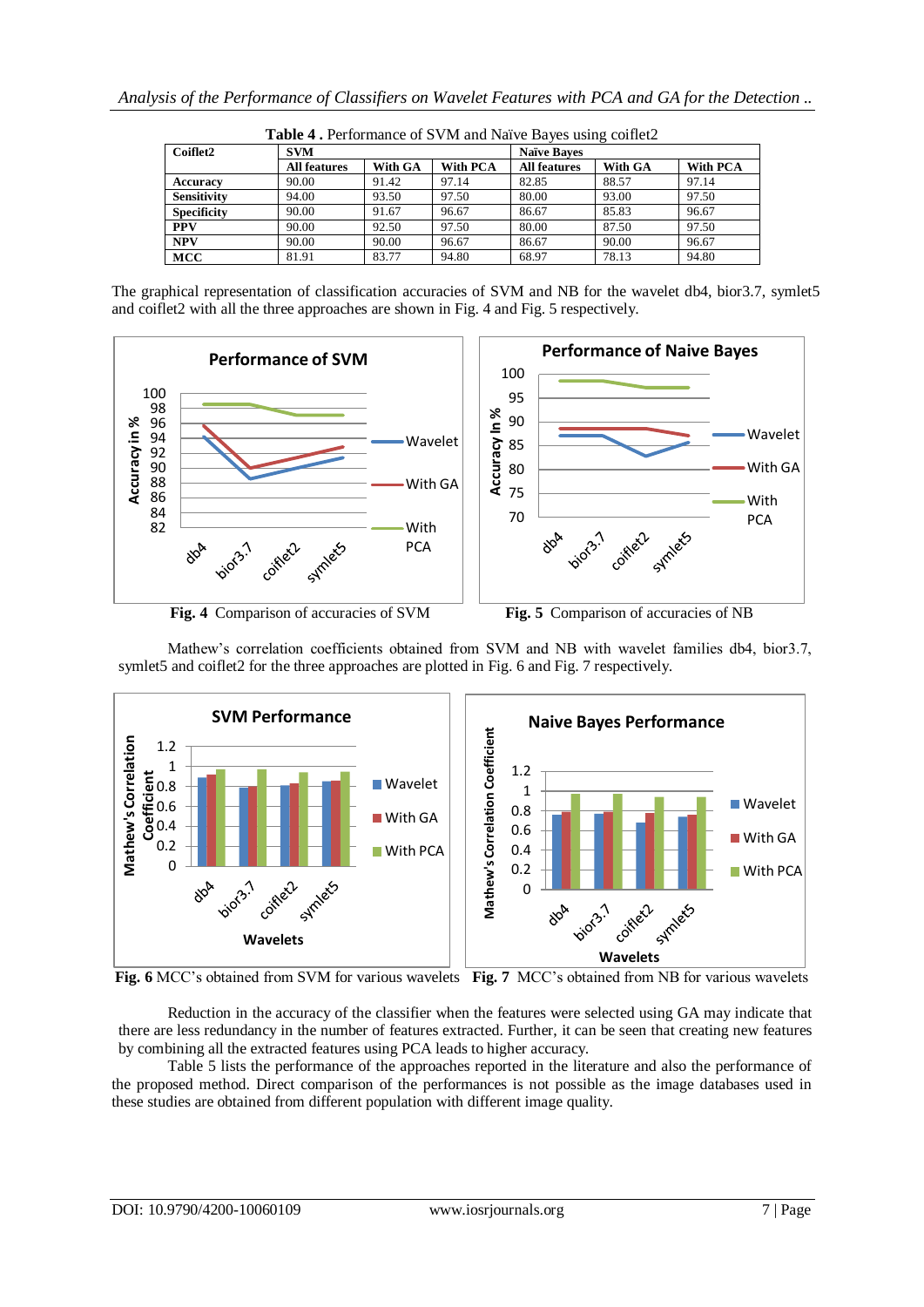| SI.            | Author and year | No. of Images   | <b>Nature of features</b> | <b>Classifiers</b> | <b>Performance</b> |
|----------------|-----------------|-----------------|---------------------------|--------------------|--------------------|
| No.            |                 |                 | extracted                 |                    | (Accuracy/AUC)     |
|                | Kim et al.      | 69 (42B/27M)    | Histogram based           | <b>SVM</b>         | Acc: 82.67%        |
|                | $(2014)$ [11]   |                 | features                  |                    |                    |
| $\mathfrak{D}$ | Gomez et al.    | 633 (219b/217M) | <b>Textural features</b>  | Fishers linear     | AUC: 0.87          |
|                | $(2012)$ [12]   |                 |                           | discriminant       |                    |
|                |                 |                 |                           | analysis           |                    |
| 3              | Shichong et al. | 200 (100B/100M) | Shearlet features         | <b>SVM</b>         | Acc: $91\%$        |
|                | $(2013)$ [15]   |                 |                           |                    |                    |
| $\overline{4}$ | Su et al.       | 132 (67B/65M)   | Textural and              | <b>ANN</b>         | Acc: 93.18%        |
|                | $(2011)$ [7]    |                 | morphological             |                    |                    |
|                |                 |                 | features                  |                    |                    |
|                |                 |                 |                           |                    |                    |
| $\overline{5}$ | Wu et al.       | 210 (120B/90M)  | Textural and              | SVM with GA        | Acc: 95.25%        |
|                | $(2012)$ [8]    |                 | morphological             |                    |                    |
|                |                 |                 | features                  |                    |                    |
| 6              | Proposed work   | 70 (30B/40M)    | <b>GLCM</b> based         | SVM with PCA       | Acc: 98.57%        |
|                |                 |                 | Wavelet features          |                    |                    |

**Table 5.** Classification performance of the proposed work and other classification approaches from literature.

# **V. Conclusion**

In this paper, the wavelet transform based co occurrence matrix feature has been proposed for the characterization of breast lesions in ultrasound images. Four wavelet families db4, bior3.7, symlet5 and coiflet2 are used to derive the texture features. The performances of SVM and Naïve Bayes are compared considering all the features, features selected by genetic algorithm and features with principal component analysis. Experimental results indicate that wavelet features using db4 and bior3.7 with PCA could more effectively characterize breast lesions in ultrasound image than features selected using genetic algorithm.

Hence the highest classification accuracy of 98.57% is obtained when PCA is used with both SVM and Naïve Bayes for db4 and bior3.7 wavelets. The results obtained using the method proposed in this paper encourages us to further continue the study using a large dataset in order to establish its clinical applicability as a supplement to assist doctors in breast lesion classification.

## **References**

- [1] R. L. Siegel, K. D. Miller, A. Jemal, Cancer statistics, 2017, *Cancer J. Clin., 67(1)*, 2017, 7–30 .
- [2] Malvia, S., Bagadi, S. A., Dubey, U. S. and Saxena, S, Epidemiology of Breast Cancer in Indian Women, *Asia-Pac J Clin Oncol, 13(4)*, 2017, 289–295.
- [3] C.M.Sehgal, S.P. Weinstein, P.H. Arger, E.F. Conant, A Review of Breast Ultrasound, *Journal of Mammary Gland Biology and Neoplasia, 11(2)*, 2006, 113-123.
- [4] H.D.Cheng, J.Shan, W. Ju, y. Guo, L. Zhang, Automated breast cancer detection and classification using ultrasound images: A Survey, *Pattern Recognition, 43(1)*, 2010, 299—317.
- [5] D.R. Chen, R.F. Chang, Y.L. Huang, Breast Cancer Diagnosis using Self Organizing Map for Sonography, *Ultrasound Med. Biol. 26( 3)* , 2000, 405–411.
- [6] C.D.L Nascimento et. al, Breast Tumor Classification in Ultrasound Images using Support Vector Machines and neural networks, *Research on Biomedical Engineering, 32( 3)*, 2016, 283-292.
- [7] Y. Su, Y. Wang, J. Jiao, Y. Guo, Automatic Detection and Classification of Breast Tumors in Ultrasonic Images using Texture a nd Morphological Features, *Open Med. Inform. J. 5(1)*, 2011, 26–37.
- [8] W.J. Wu, S.W. Lin, W.K. Moon, Combining Support Vector Machine with Genetic Algorithm to Classify Ultrasound Breast Tumor Images, *Comput. Med. Imaging Graph. 36(8)*, 2012, 627–633.
- [9] Passant Wahdan, Amani Saad, Amin Shoukry, Automated Breast Tumour Detection in Ultrasound Images Using Support Vector Machine and Ensemble Classification, *Journal of Biomedical Engineering and Bioscience, 3*, 2016, 4-11.
- [10] Radhika V Menon et. al, Automated Detection and Classification of Mass from Breast Ultrasound Images, *Fifth National Conference on Computer Vision, Pattern recognition, Image Processing and graphics*, 2015, 1-4.
- [11] J.H. Kim, J.H. Cha, N. Kim, Y. Chang, M.S. Ko, Y.W. Choi, H.H. Kim, Computer Aided Detection System for Masses in Automated Whole Breast Ultrasonography: Development and Evaluation of the Effectiveness, *Ultrasonography , 33(2)*, 2014, 105–115.
- [12] W. Gomez, W.C.A. Pereira, A.F.C. Infantosi, Analysis of co-occurrence texture statistics as a function of gray-level quantization for classifying breast ultrasound, *IEEE Trans. Med. Imag. 31(10),* 2012, 1889–1899.
- [13] D.R. Chen, R.F. Chang, W.J. Kuo, M.C. Chen, Y.L. Huang, Diagnosis Of Breast Tumors With Sonographic Texture Analysis Using Wavelet Transform And Neural Networks, *Ultrasound Med. Biol. 28(10)* , 2002, 1301–1310.
- [14] H.W. Lee et. al, Breast Tumor Classification of Ultrasound Images using Wavelet based Channel Energy and imageJ, *[IEEE Journal](http://ieeexplore.ieee.org/xpl/RecentIssue.jsp?punumber=4200690) [of Selected Topics in Signal Processing,](http://ieeexplore.ieee.org/xpl/RecentIssue.jsp?punumber=4200690) 3(1),* 2009, 81-93.
- [15] Shichong Zhou, Jun Shi, Jie Zhu, Yin Cai, Ruiling Wang, Shearlet- based Texture Feature Extraction for Classification of Breast Tumor in Ultrasound Image, *Biomedical Signal Processing and Control, 8(6)*, 2013,688-696.
- [16] C.D.Katsis et. al, Using Artificial Immune Recognition Systems in Order to Detect Early Breast Cancer, *International Journal of Intelligent Systems and Applications, 5(2)*, 2013, 34-40.
- [17] Rodtook, A and Makhanov S.S. , Multi-Feature Gradient Vector Flow Snakes for Adaptive Segmentation of the Ultrasound Images of Breast Cancer, *Journal of Visual Communication and Image Representation, 24(8)*, 2013, 1414-1430.
- [18] C Cortes, V Vapnik. "Support-Vector Networks", *Machine Learning, 20(3),* 1995, 273-297.